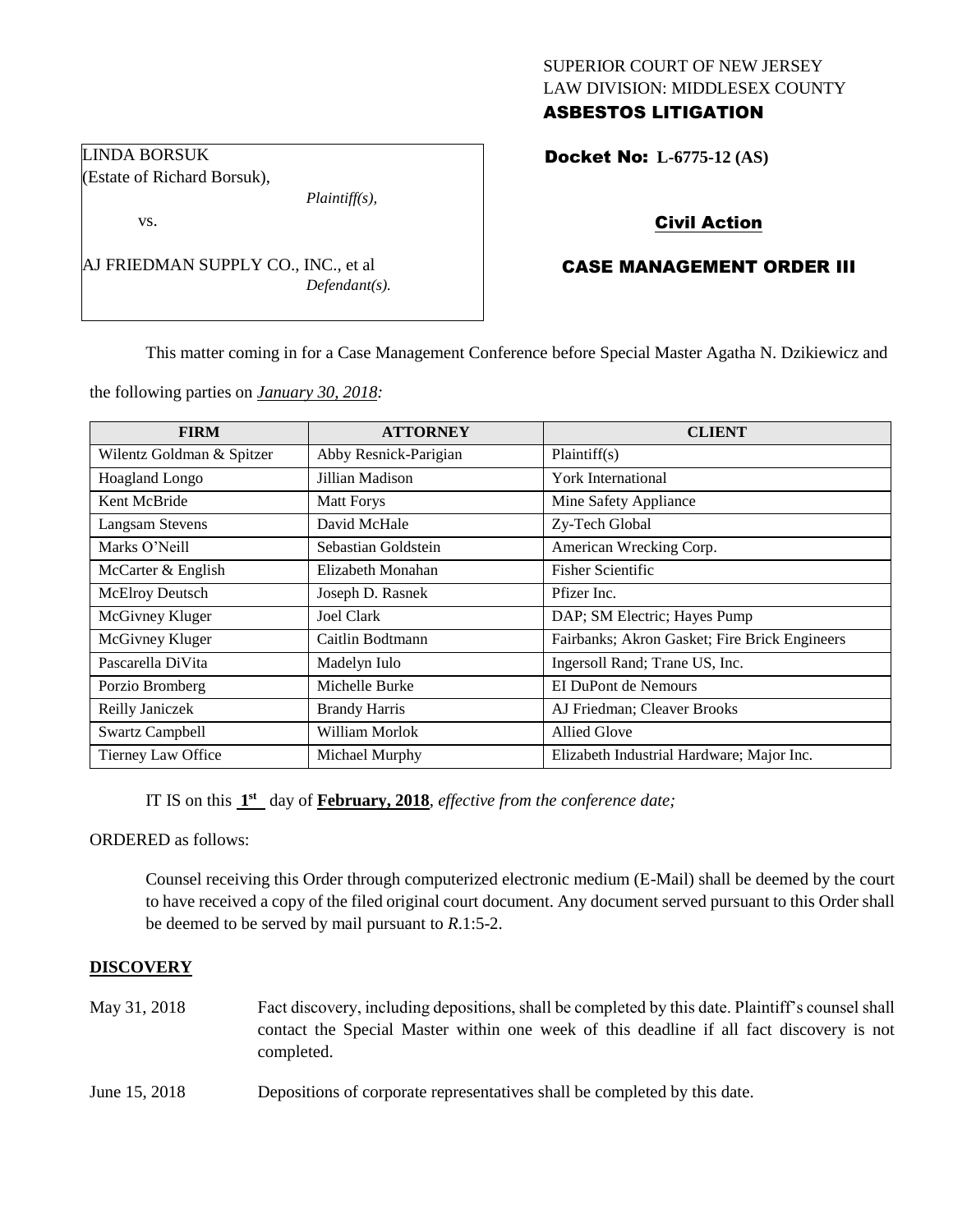#### **EARLY SETTLEMENT**

February 28, 2018 Settlement demands shall be served on all counsel and the Special Master by this date.

April 3, 2018 @ 10:00am Early settlement conference. All defense counsel shall appear with authority to negotiate settlement and have a representative authorized to negotiate settlement available by phone. Any request to be excused from the settlement conference shall be made to the Special Master no later than 4:00pm of the day prior to the conference.

#### **SUMMARY JUDGMENT MOTION PRACTICE**

- July 6, 2018 Plaintiff's counsel shall advise, in writing, of intent not to oppose motions by this date.
- July 20, 2018 Summary judgment motions shall be filed no later than this date.
- August 17, 2018 Last return date for summary judgment motions.

### **MEDICAL DEFENSE**

- June 29, 2018 Plaintiff shall serve medical expert report by this date.
- June 29, 2018 Upon request by defense counsel, plaintiff is to arrange for the transfer of pathology specimens and x-rays, if any, by this date.
- October 5, 2018 Defendants shall identify its medical experts and serve medical reports, if any, by this date. In addition, defendants shall notify plaintiff's counsel (as well as all counsel of record) of a joinder in an expert medical defense by this date.

# **LIABILITY EXPERT REPORTS**

- August 17, 2018 Plaintiff shall identify its liability experts and serve liability expert reports or a certified expert statement by this date or waive any opportunity to rely on liability expert testimony.
- October 5, 2018 Defendants shall identify its liability experts and serve liability expert reports, if any, by this date or waive any opportunity to rely on liability expert testimony.

#### **ECONOMIST EXPERT REPORTS**

- August 17, 2018 Plaintiff shall identify its expert economists and serve expert economist report(s), if any, by this date or waive any opportunity to rely on economic expert testimony.
- October 5, 2018 Defendants shall identify its expert economists and serve expert economist report(s), if any, by this date or waive any opportunity to rely on economic expert testimony.

#### **EXPERT DEPOSITIONS**

October 31, 2018 Expert depositions shall be completed by this date. To the extent that plaintiff and defendant generic experts have been deposed before, the parties seeking that deposition in this case must file an application before the Special Master and demonstrate the necessity for that deposition. To the extent possible, documents requested in a deposition notice directed to an expert shall

 $\_$  ,  $\_$  ,  $\_$  ,  $\_$  ,  $\_$  ,  $\_$  ,  $\_$  ,  $\_$  ,  $\_$  ,  $\_$  ,  $\_$  ,  $\_$  ,  $\_$  ,  $\_$  ,  $\_$  ,  $\_$  ,  $\_$  ,  $\_$  ,  $\_$  ,  $\_$  ,  $\_$  ,  $\_$  ,  $\_$  ,  $\_$  ,  $\_$  ,  $\_$  ,  $\_$  ,  $\_$  ,  $\_$  ,  $\_$  ,  $\_$  ,  $\_$  ,  $\_$  ,  $\_$  ,  $\_$  ,  $\_$  ,  $\_$  ,